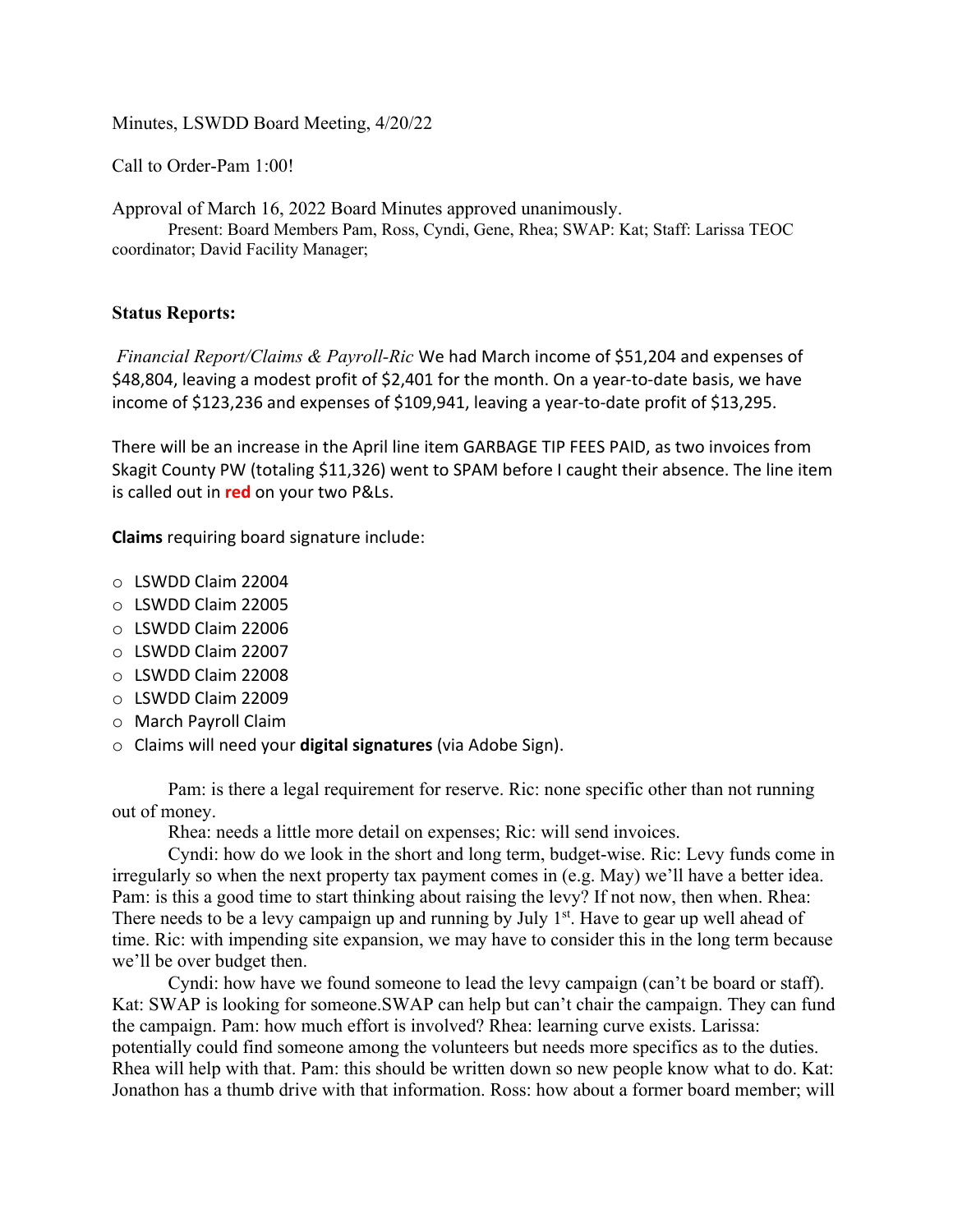reach out to Clark. Larissa will give to Ross. Ric: info on county website and look at tax info which gives the breakdown of how much goes to us. We need to make sure community knows how much of property tax is going to LSWDD. Ric, Ross and Pam will have info w.r.t levy for next meeting. Rhea: we need to start a PR campaign about the dump to keep public informed for understanding the levy.

*Solid Waste Alternatives Project (SWAP)-Kat.* SWAP needs to know when LSWDD wants the \$4500 raised for the box truck. Will turn over to Ric. Can SWAP take donations at TIOLI? To be discussed

*Solid Waste Advisory Committee (SWAC)-David.* Didn't meet.

*Strategic Planning Committee-Cyndi.* Clay and Cyndi met and will focus on projects for 22-23. Seeking individual comments. Wants to set up call with each of us over the next few weeks. Cyndi will send email to each.

## **Staff Reports:**

*Facility Manager-David.* Issues with the truck dealt with. Magnet sweeper used weekly. Looking for a large magnet that can go on back of forklift to sweep more regularly. Rhea: why are we getting so much more for steel? David: Not sure why, given metal shipment is less. Bailer shed expansion: Ric—conversing with County getting things started. They want to manage bid process. Working on it. The funds are there; PW has budgeted funds so it's just getting through the permitting process and putting out bids. Rhea: who does it. Ric: Kendra. Rhea: is recycling acceptance changing with changing population? David: it's just a matter of educating newer people. Cyndi: any talk about glass recycling with Orcas? David: Tuesday, May 3<sup>rd</sup> we're going to Orcas to see their operation w.r.t. crusher. Anyone else? Orcas has a bailer shed planned and it would be interesting to see. David: Latenbach (sp?) has a Ferndale recycling facility for Whatcom County. We may collaborate with them at some point as they're separating better than Skagit. To be pursued.

*District Manager-Ric.* We have seven claims attached to board packet needed for signatures. Re: site expansion. Engaged with Wilson Engineering with proposed schedule and estimated cost (\$53K). Now need approval from County. Wilson is our only choice and they seen reasonable.

State Auditor gave us a clean bill of health. David, Ric met. Suggested steps to be more accountable.

Bailer shed: specs are in the hands of PW so we need them to move. Pam: Wilson's fee comes from SJC granted funds.

*Administrator - Monthly Bale-David/Gary.* Missed a delivery that will be added in next month and correct shortfall.

*Training, Education, and Outreach Coordinator-Larissa.* Volunteers: good numbers in March for TIOLI, filling all shifts. Recycling still needs volunteers, especially on Saturdays. David: a few people will be returning to recycling, so things will improve.